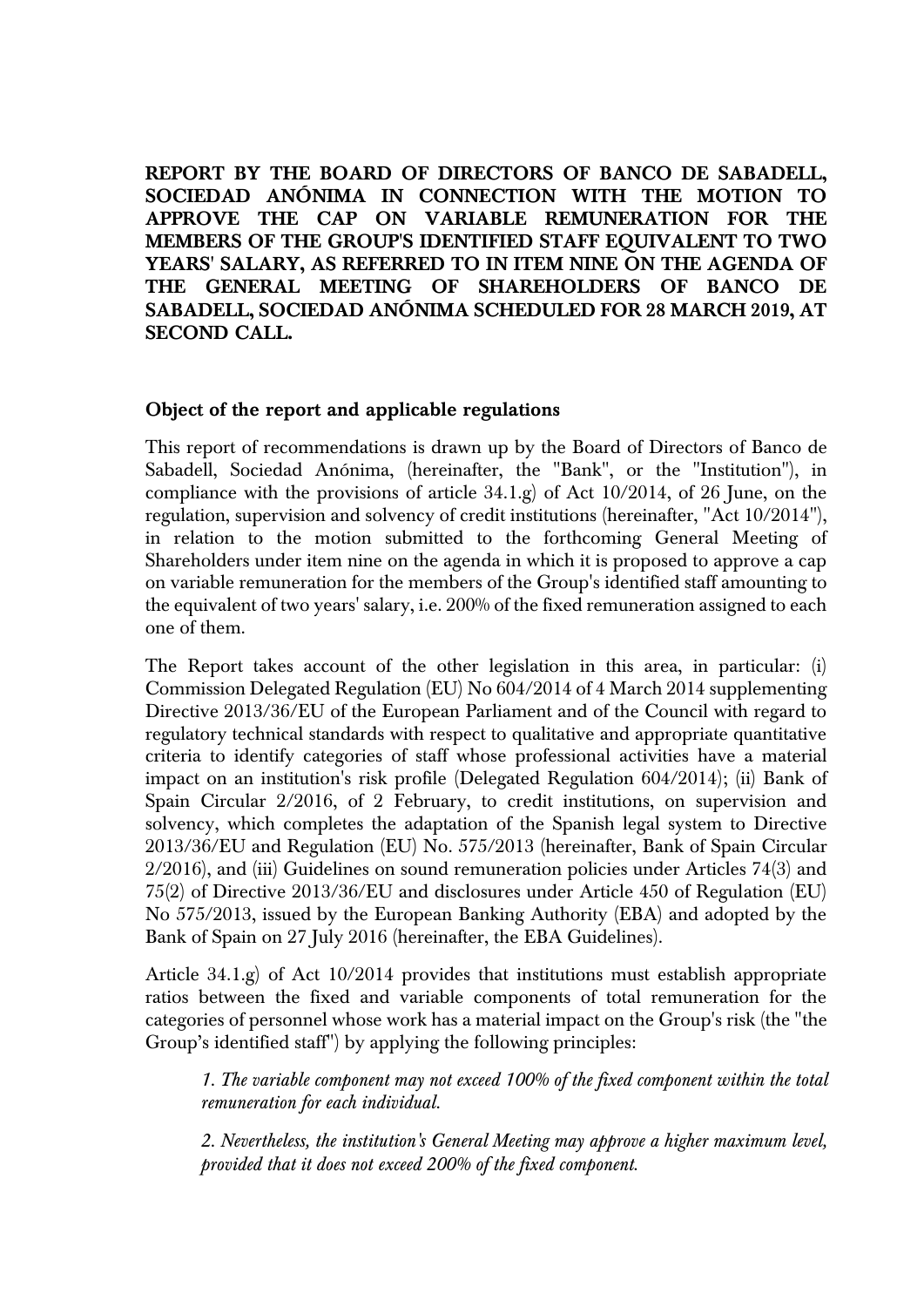In order to approve this higher level of variable remuneration, the Institution's General Meeting of Shareholders must make its decision on the basis of a detailed recommendation by the Board of Directors stating the reasons and scope of the decision and setting out the number of persons involved, their positions, and the expected effect on the maintenance of a sound capital base, taking account of any decisions by the competent authority in relation to the need to restrict the dividend distribution policy.

The Report examines the scope of the decision by the General Meeting of Shareholders, including the functions that are affected and the areas in which they work, and, in accordance with the requirements of Act 10/2014, it examines the effect that this decision would have on the maintenance of a sound capital base, as detailed below.

## **Basic features of remuneration policy**

Banco de Sabadell, Sociedad Anónima has been applying a sound, consistent remuneration policy, aligned with the Institution's long-term interests, with the interests of its shareholders and with prudent risk management, as stated in the Annual Report that the Remuneration Committee commissions from specialised firm Mercer Consulting, S.L. in line with the position of the Bank of Spain and the EBA on the advisability of the annual remuneration policy being subject to a central internal independent evaluation by an independent external expert.

The Banco Sabadell Group's Remuneration Policy is focused on creating long-term value by aligning the interests of its shareholders and employees, in coherence with the strategic goals in terms of risks and the business, and the values of the Bank, all under a prudent management approach while avoiding conflicts of interest.

That Policy is aligned with the provisions of the Capital Companies Act, the specific legislation applicable to credit institutions, specifically, Act 10/2014 of 26 June 2014 on the regulation, supervision and solvency of credit institutions, the EBA Guidelines (EBA/GL/2015/22), of 27 June 2016, on sound remuneration policies, and the Principles for Sound Compensation Practices published by the Financial Stability Board (FSB) on 2 April 2009, Directives 2010/76/EU (CRD III) and 2013/36/EU (CRD IV), and is in line with the principles and items that were considered to be appropriate based on standard practice among listed companies and the characteristics of remuneration in financial institutions.

In addition to the Director Remuneration Policy, the Banco Sabadell Group Remuneration Policy comprises: (i) the Remuneration Policy for Senior Management, (ii) the Remuneration Policy for the Group's identified staff, (iii) the Remuneration Policy for the Banco Sabadell Group, and (iv) the specific remuneration policies of the group companies, including the Remuneration Policy for Banco Sabadell Spain.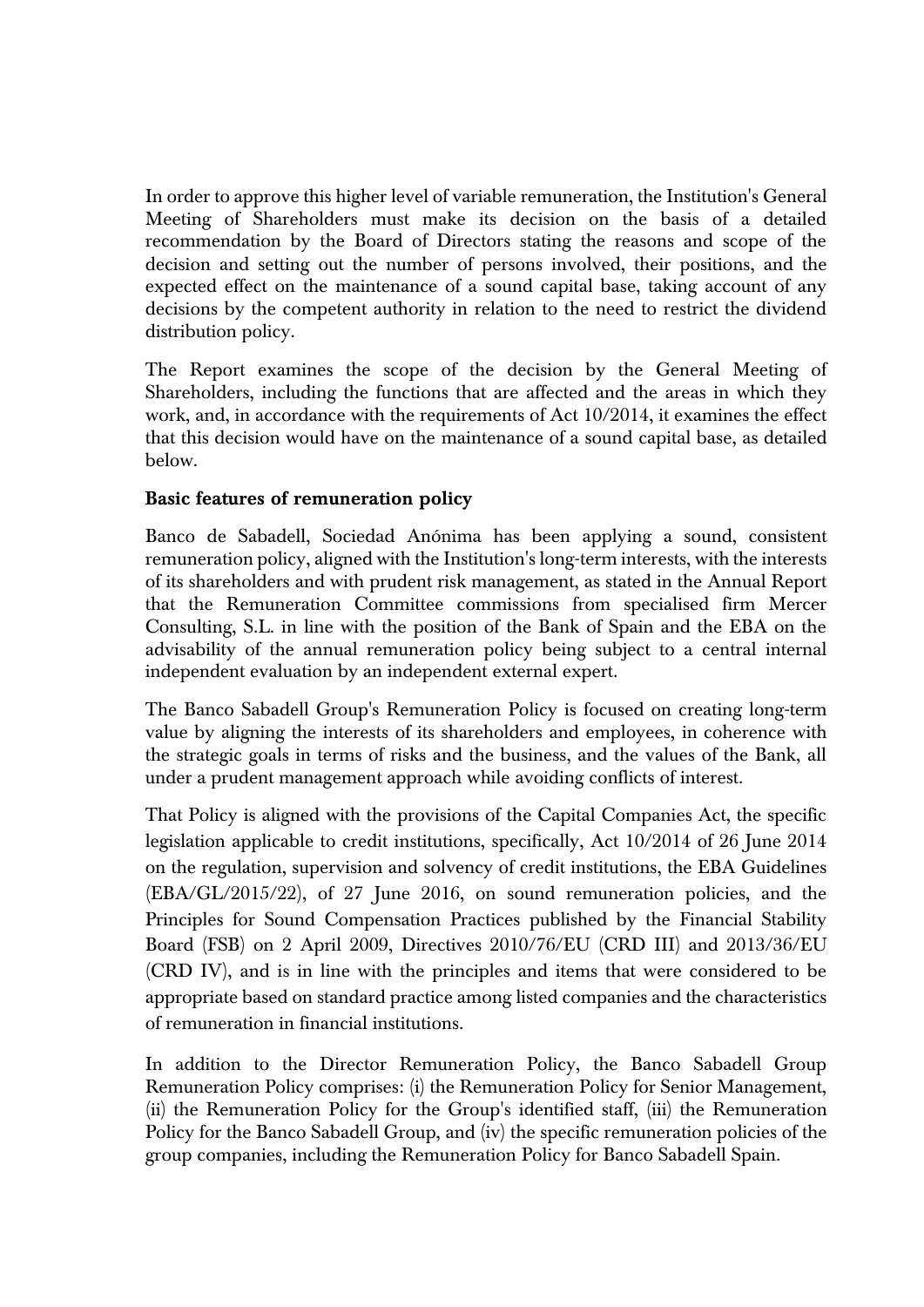The principles of the Banco Sabadell Group's Remuneration Policy are as follows:

- a) Promote medium- and long-term business and corporate sustainability, in addition to alignment with the group's values.
- b) Ensure a competitive and equitable remuneration system (external competitiveness and internal fairness).
- c) Reward performance, by aligning remuneration with the results achieved by the individual and the level of risk assumed.

The Banco de Sabadell Group Remuneration Policy was reviewed by the Remuneration Committee on 19 December 2018 in order to make the necessary amendments to ensure it is aligned with the applicable regulations and with best practices in the field of corporate governance. Based on a proposal by that Committee, the Board of Directors approved those policies at a meeting on 20 December 2018, and submits the new director remuneration policy for 2019-2021 to the General Meeting of Shareholders for approval under item ten on the agenda in order to incorporate the new components and criteria set out in the remuneration policy for senior management and the Group's identified staff.

The Banco Sabadell Group's Remuneration Policy contemplates a vision of total remuneration taking into account all the remuneration elements and the relationship between them, establishing an appropriate balance between fixed and variable remuneration, and a distribution of remuneration between the short and long term, safeguarding the rights and interests of customers.

The components into which the remuneration of all Banco Sabadell employees, including senior management and executive directors, is structured are the following:

- A sufficient amount of fixed remuneration so as not to encourage excessive risktaking. This includes the following items:
	- o Fixed salary: which comprises the sum of guaranteed remuneration components linked to the set of functions and responsibilities of the person's position and that recognise the employee's contribution in that position.
	- o Benefits: which aim to complement the monetary and non-monetary remuneration with other elements that increase the loyalty and commitment on the part of Banco Sabadell employees. Benefits apply to all Banco Sabadell employees, including the members of the Group's identified staff (who include senior management and the executive directors). Benefits may vary according to territory, the sector and/or the collective agreement that is applicable to the employee.
	- o Pension schemes and retirement benefits: these vary in type and amount depending on the group to which the employee belongs, in order to cover retirement and other contingencies appropriate to the nature of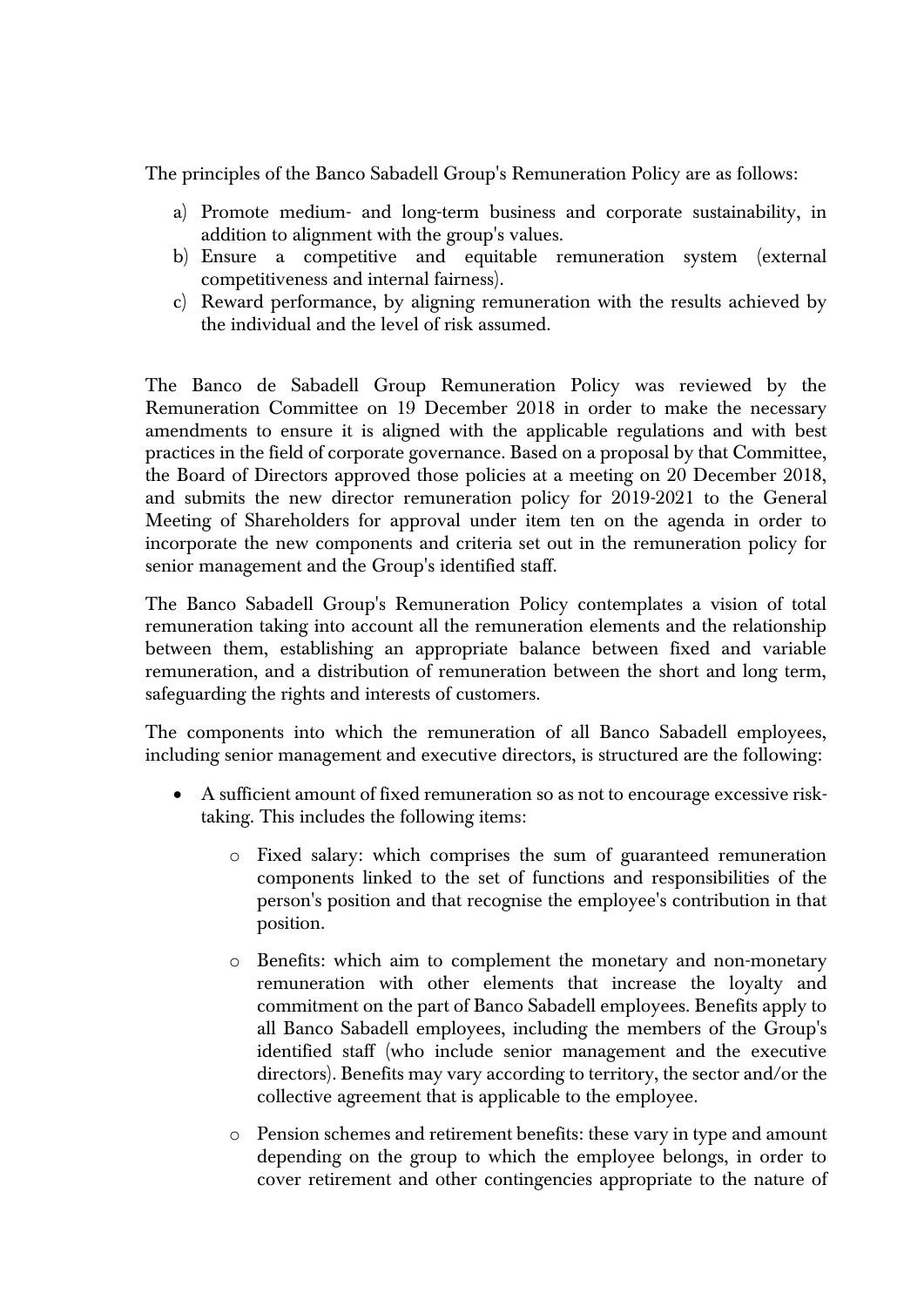the functions performed by certain employees. The Board of Directors has the power, based on a proposal by the Remuneration Committee, to assign specific providential plans to the members of the Group's identified staff (who include senior management and the executive directors).

- Short-term variable remuneration: defined annually and whose main purpose is to reward performance during the year measured through objectives aligned with the risk incurred. The main goals of the short-term variable remuneration are to promote the attainment of the short- and medium-term strategic objectives without encouraging risk-taking in excess of the level tolerated by the institution, as well as motivating employees to improve their performance. In the case of the members of the Group's identified staff (who include senior management and the executive directors), this variable remuneration is deferred and paid in equity instruments, in accordance with the applicable regulations and with decisions by the competent bodies.
- Long-term remuneration: assigned to the members of the Group's identified staff (who include senior management and the executive directors), which may consist, by decision of the Board of Directors at the proposal of the Remuneration Committee, of a long-term variable remuneration system, to which end an amount and multi-year objectives may be established, in combination with the executive's performance; or a proposal, for approval by the General Meeting of Shareholders, of a system based on the appreciation of the share price of Banco de Sabadell, Sociedad Anónima, tied to the attainment of certain multi-year objectives in combination with the individual's performance, which is deferred and paid in equity instruments in accordance with the applicable regulations and the decisions of the competent bodies, thus aligning the remuneration with long-term results and with the interests and risks of the shareholders.

Variable annual remuneration and long-term remuneration for the members of the Group's identified staff is deferred as follows:

- Deferral by at least 3 years and at most 5 years for senior management and executive directors.
- At least 40% and at most 60% will be deferred in the case of executive directors and of members of the Group's identified staff whose variable remuneration exceeds 1,500,000 euro.
- The deferred variable annual remuneration will be paid 55% in the form of Banco Sabadell shares in the case of senior management and executive directors, and at least 50% in the case of the other members of the Group's identified staff.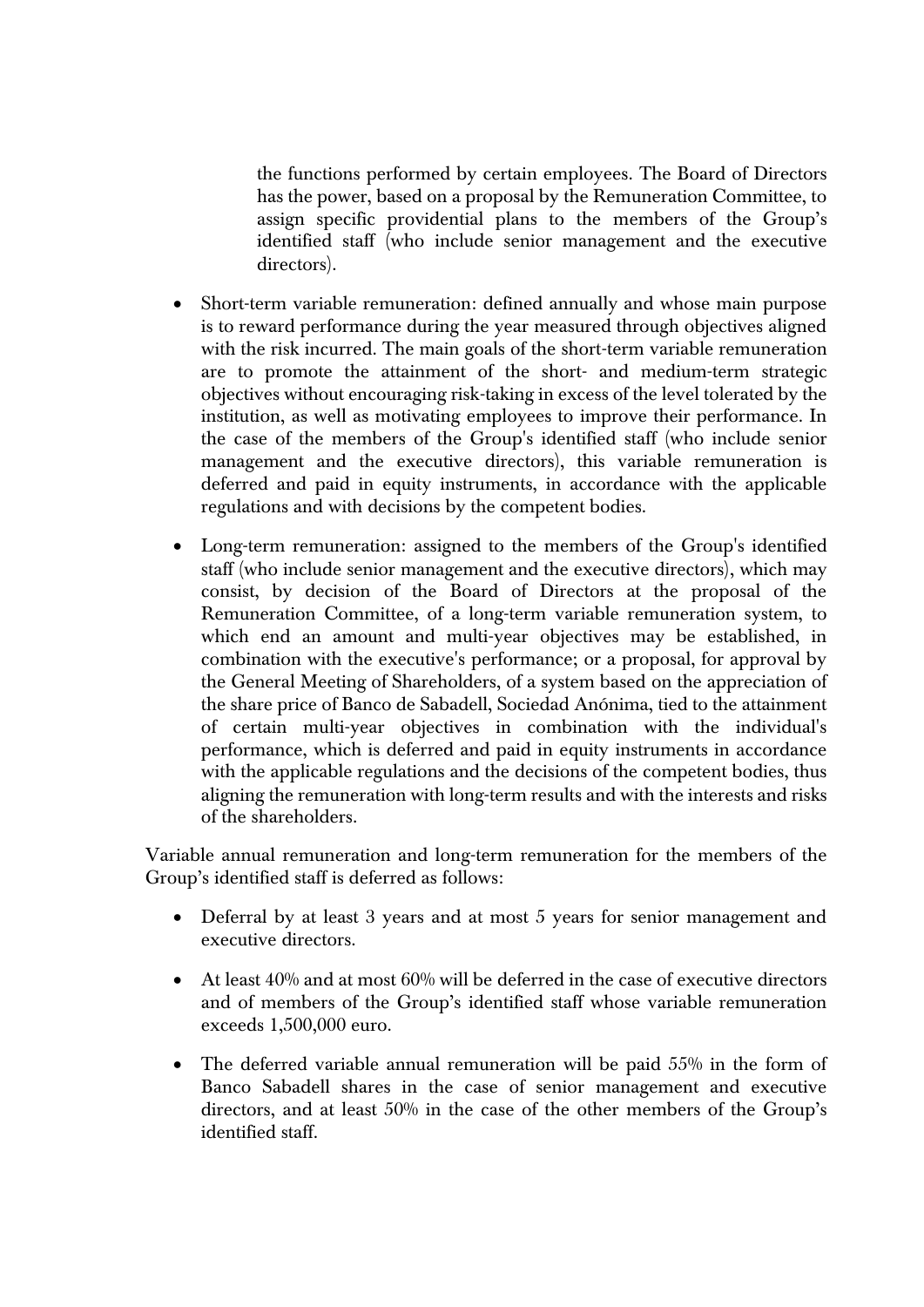- Variable remuneration paid in shares is subject to one-year lock-up. Unless they own shares amounting to the equivalent of twice their variable annual remuneration, executive directors may not dispose of the shares they receive until at least three years have elapsed from the time of delivery. The above condition will not apply to any shares that the director must dispose of to cover tax obligations related to their delivery.
- The use of personal hedging strategies or any mechanism that guarantees receipt of part or all of the variable remuneration is not permitted.

As a result of the remuneration scheme described above, the incentives for the the Group's identified staff are configured for maximum alignment of their remuneration with the risks, objectives and long-term interests of the Institution and its shareholders, seeking a balance between the fixed and variable components of remuneration, as well as between the short and long term, ensuring maximum flexibility in the receipt of variable remuneration, which may be reduced to zero.

## **Reasons for, and scope of, the proposal**

Based on the profiles and responsibilities of the professionals who are defined as risk takers, and on the need to retain them, it is appropriate to request that, for those cases in which the application of the established levels of attainment to the system of defined objectives gives rise to an amount of variable remuneration that exceeds 100% of the fixed remuneration for a member of the Group's identified staff, to enable this to be paid to the professional in question up to at most 200% of the fixed remuneration, subject always to the rules on deferral, payment in shares, lock-up periods and malus and clawback clauses defined in the Remuneration Policy.

Raising the maximum ratio of variable remuneration to 200% of the remuneration in the aforementioned cases for the members of the Group's identified staff makes it possible to maintain a remuneration structure with a combination of fixed and variable components and of short- and long-term components that may prove to be competitive in the markets in which Banco de Sabadell, Sociedad Anónima competes.

In order to achieve maximal alignment between Banco de Sabadell's remuneration structure and returns to shareholders, the remuneration structure is tied to share performance, among other factors, since that is one of the indicators for the long-term remuneration established for the members of the Group's identified staff; accordingly, in this case it makes sense to approve an increase in the variable remuneration ratio to 200% in order to maintain the incentive that variable remuneration should represent.

The list of the members of the Group's identified staff is reviewed at least once per year in line with the qualitative and quantitative criteria established for this procedure by Delegated Regulation (EU) No 604/2014 with regard to regulatory technical standards with respect to qualitative and appropriate quantitative criteria to identify categories of staff whose professional activities have a material impact on an institution's risk profile, and the internal criteria established by the Banco Sabadell Group.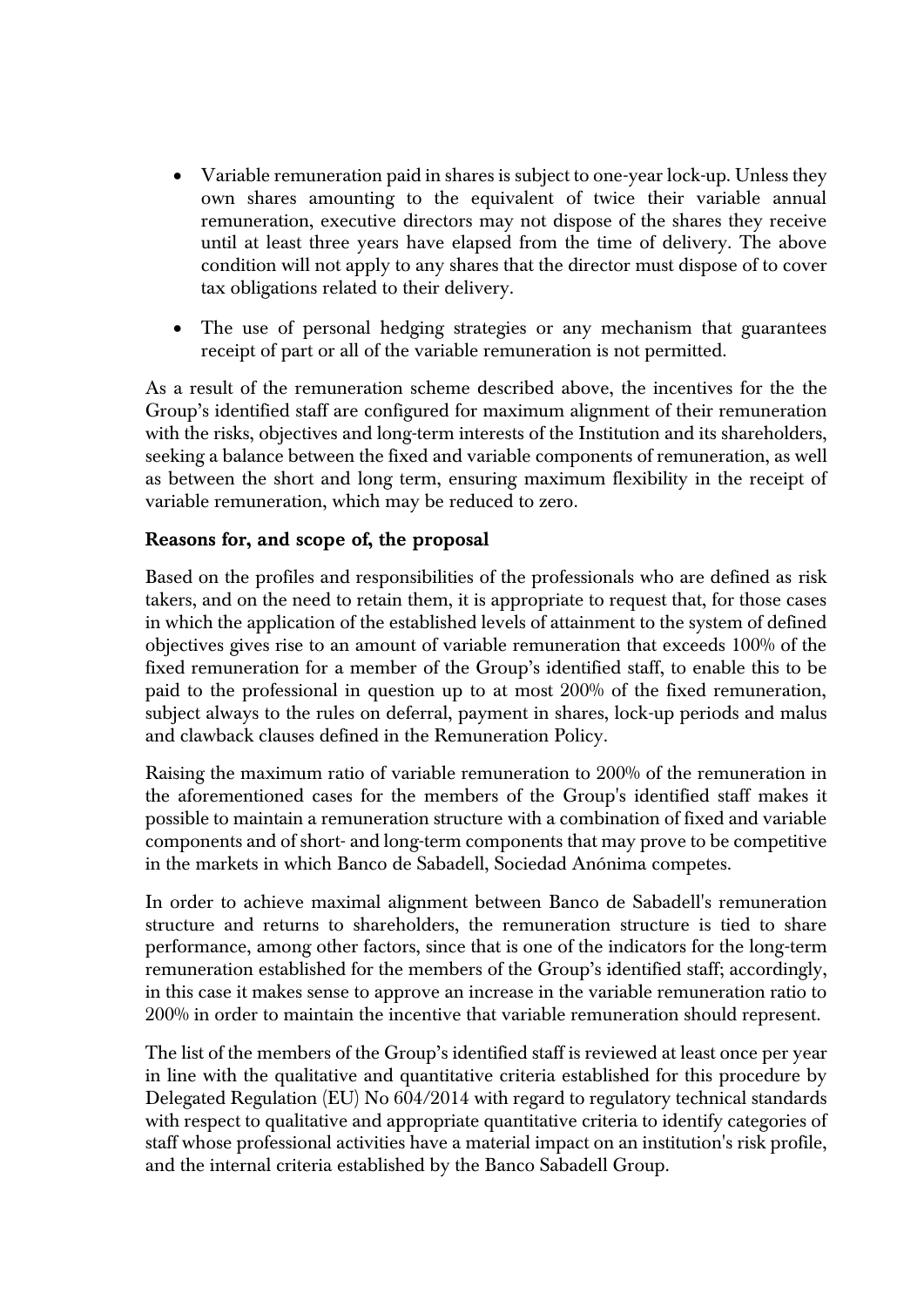The identification process is performed by the Human Resources Department in consultation with the Finance Department and the Compliance Department in their respective spheres, and is validated by the Risk Control Department.

After applying that identification process, the Group has identified 116 members of the Group's identified staff who are assigned variable remuneration as of the date of this report. Attached as annex 1 is a list of the members of the Group's identified staff to whom the aforementioned maximum limit on variable remuneration is applicable.

In any case, it should be considered that the motion laid before the General Meeting of Shareholders represents an authorisation for the variable remuneration of certain functions to exceed 100% and to amount to at most 200% of the fixed component of their total remuneration only where application of the established levels of attainment for setting the amount of variable remuneration results in an amount that exceeds 100% of the fixed remuneration, but this does not necessarily mean that the variable remuneration will reach that maximum limit.

This authorisation has been requested from the General Meeting of Shareholders in previous years but has not been used to date.

The motion laid before the General Meeting of Shareholders empowers the Bank to approve this same level in the Group's subsidiaries.

It is hereby placed on record that, in the event that all of the current members of the Group's identified staff earned variable remuneration amounting to 200% of the fixed remuneration, that would amount to €33.6 million more in 2019 than the ordinary variable limit on total remuneration for the year.

Based on that figure, the decision to approve a cap on variable remuneration at 200% of the fixed remuneration for the functions in question would not affect the maintenance of a sound capital base for the Group or the fulfilment of the Institution's capital adequacy obligations.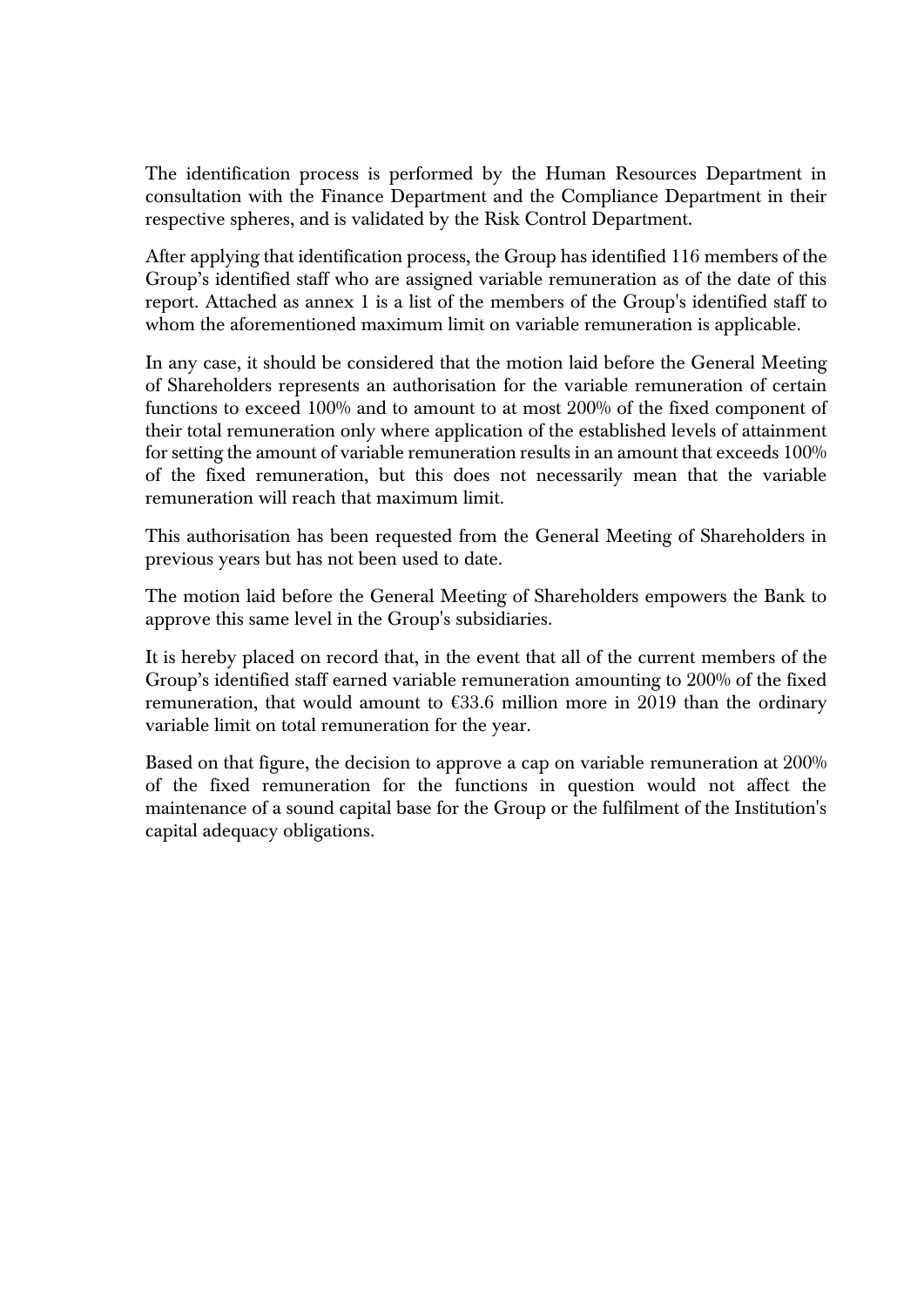## **ANNEX 1**

- − Chair
- − Managing Director
- − Director General Manager
- − Director Secretary General
- − Director Chief Risk Officer
- − General Manager Operations and Persons
- − General Manager Chief Financial Officer
- − General Manager Sabadell Spain
- − Assistant General Manager Business
- − Assistant General Manager Asset Transformation and Industrial and Real Estate Holdings
- − Assistant General Manager Risk Management
- − Assistant General Manager Marketing and Business Transformation
- − Assistant General Manager Corporate and Investment Banking
- − Assistant General Manager Eastern Region
- − Deputy General Manager Human Resources
- − Deputy General Manager Asset Management
- − Deputy General Manager -TSB Strategy
- − Deputy General Manager Bancassurance
- − Deputy General Manager Technology Innovation
- − Deputy General Manager Global Financial Control
- − Deputy General Manager Legal
- − Deputy General Manager Trading, Custody and Research
- − Deputy General Manager Catalonia
- − Deputy General Manager Sabadell Consumer Finance
- − Deputy General Manager Central Spain
- − Deputy General Manager Private Banking
- − Deputy General Manager Customer Solutions
- − Deputy General Manager Group Coordination and Corporate Services
- − Deputy General Manager Solvia
- − Deputy General Manager Corporate Transactions
- − Deputy General Manager Chief of Staff to the Managing Director and Strategic Planning
- − Deputy General Manager North-western Spain
- − Deputy General Manager Southern Spain
- − Deputy General Manager Internal Audit
- − Deputy General Manager Corporate A&A and SIB
- − Deputy General Manager Communication
- − Deputy General Manager Treasury and Markets
- − Deputy General Manager Institutional Business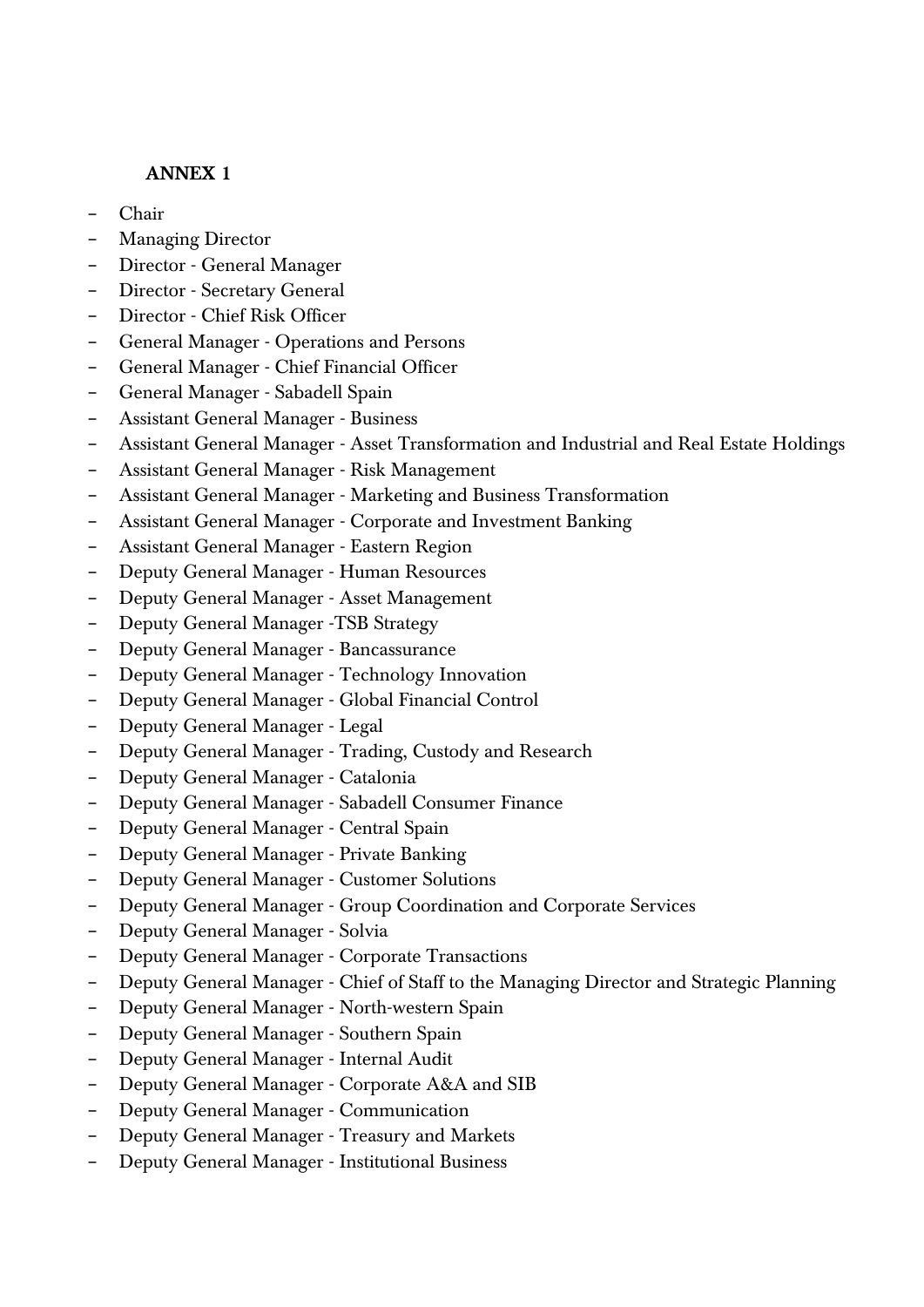- − Deputy General Manager Structured Finance
- − Deputy General Manager Mexico
- − Deputy General Manager Real Estate and Institutional Markets
- − Deputy General Manager Global Financial Management and CFO Spain
- − Deputy General Manager Risk Control
- − Deputy General Manager Corporate Banking & EMEA
- − Deputy General Manager Compliance
- − Deputy General Manager Chief Economist
- − Deputy General Manager Corporate and Retail Customer Risk
- − Deputy General Manager Northern Spain
- − Deputy General Manager Chief Information Officer
- − Manager Wholesale Distribution of Money Markets and Currencies
- − Manager Distribution
- − Manager Market Origination
- − Manager Debt Asset Management
- − Manager Savings Solutions
- − Manager Asset Risk and Equity Holdings
- − Director Delinquency Prevention and Management
- − Manager Risks, Central Spain
- − Manager Finance
- − Manager Systems Spain
- − Manager Trading
- − Manager Sabadell UK Branch
- − Manager Treasury and Markets
- − Manager Customers and Commercial Transformation
- − Manager PISA project
- − Manager Research
- − Manager Business Intelligence, Control and APS
- − Manager Corporate Governance
- − Manager Corporate and Global Risk
- − Manager Corporate Credit Restructuring and Investees
- − Private Banking Country Manager
- − Risk Manager Catalonia Region
- − Manager Corporate Banking
- − Manager International Audit, Corporate Banking, Compliance and Real Estate Asset Management
- − Manager Origination and Middle Market Spain
- − Manager DCM Origination (2 people)
- − Manager Solvia Desarrollos Inmobiliarios
- − Senior Private Banker